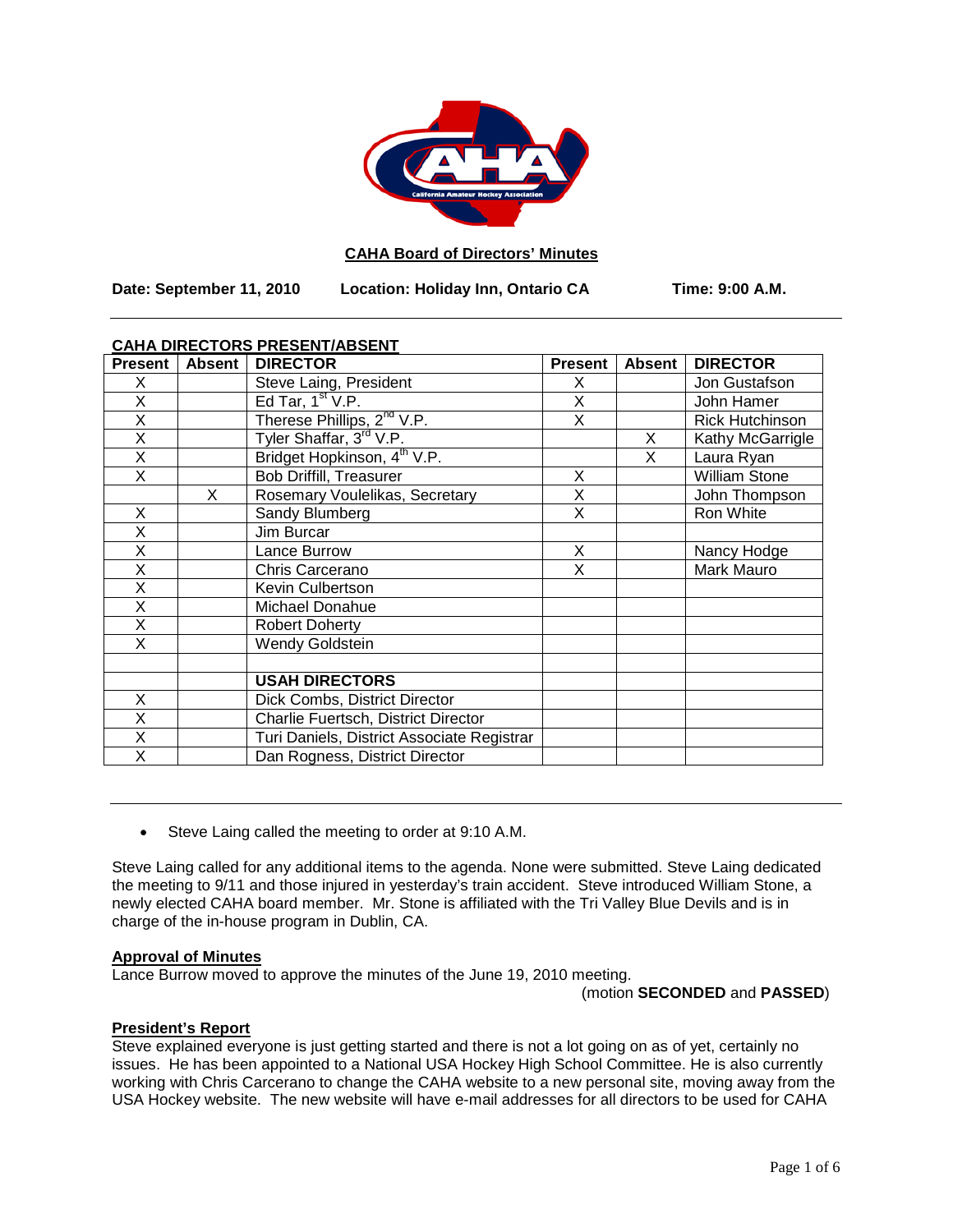# **President's Report (Cont'd)**

purposes. He attended the women's tournament in VACAVILLE. It is his desire that eventually CAHA would be able to put on an adult women's tournament. There have been issues regarding recruitment and he has heard that programs are suffering; however, he cautioned the Board that violations, or allegations of violations, are not always what they appear to be. People often won't name names when they allege recruiting, but it is essential for the investigation to occur. People need to work with their leagues directly with these issues.

With regard to CAHA director expenses, everyone is a volunteer and they should be reimbursed for their expenses and he doesn't want directors to "eat costs". Please be sure to turn expenses in to Bob and please be timely (meaning within the same season the expense was incurred). It's difficult when expenses are turned in several years late or kept until there is a large bundle of receipts. Bob Driffill asked that everyone cash their checks quickly so the checks clear the bank.

## **Financial Report**

Bob Driffill presented and distributed the financials as of August 31, 2010. Bob Driffill read balances. Our CD is not with Imperial, it is with One West (typographical error on report). Bob Driffill asked for questions. There hasn't been a lot of activity.

Steve indicated profit and loss showed a profit last year of \$132,000. In reality we budgeted for a loss due to trophies and adult program in the amount of about \$9,000. The money we ended up with was due to money coming in from the CD and that we already had. We actually came in very close to what we budgeted.

## **Report of Finance Committee**

Mark Mauro reported that the CDs matured in February and will mature next August. The CD's are for \$100,000 each. The fiscal tax year forms are complete and filed. Dick Coombs attended a class on tax form 990. There are disclosure requirements that trigger some problems and he said that it may be advisable to have an attorney review the 990. Charlie reported the new schedule is a lot more detailed (schedule O is a narrative which deals with conflict of interest, public inspection of financial documents etc…).

## **Dispute Resolutions and Penalty Review**

Ed Tar received a call this morning and was informed there was a hearing earlier this year for an adult player that was suspended for a year and who is trying to register elsewhere this season . Ed has decided that he will notify rinks when an adult is suspended for a long period of time so the rinks will honor USA Hockey suspensions that are long term. Mike Donahue asked that Vada Burrows and Wendy Goldstein be notified as well (registrars for north and south). Ron White suggested we also post on our affiliate website. A question was asked if they should be removed from the screening compliance list. Ed Tar said they should be removed until the suspension is over and if screening is still valid at the end, they can be re added. Several directors felt they should be removed and have to re-screen when they return. Ed reported that another individual had a hearing and will be allowed to participate until his court date in the next week or so. The committee will get information within 72 hours of the end of that court appearance and will make a decision based on what the court decides.

## **Youth Council**

State Championship Bids were awarded:

- Tier I, Peewees only  $(2/4 2/6)$  Riverside
- Tier I, Bantams and Midgets  $(2/11 2/13)$  Escondido
- Tier II, (all division) March 11 March 13 awarded to Lakewood
- A/B (all divisions except mites) April 7 April 10 awarded to San Jose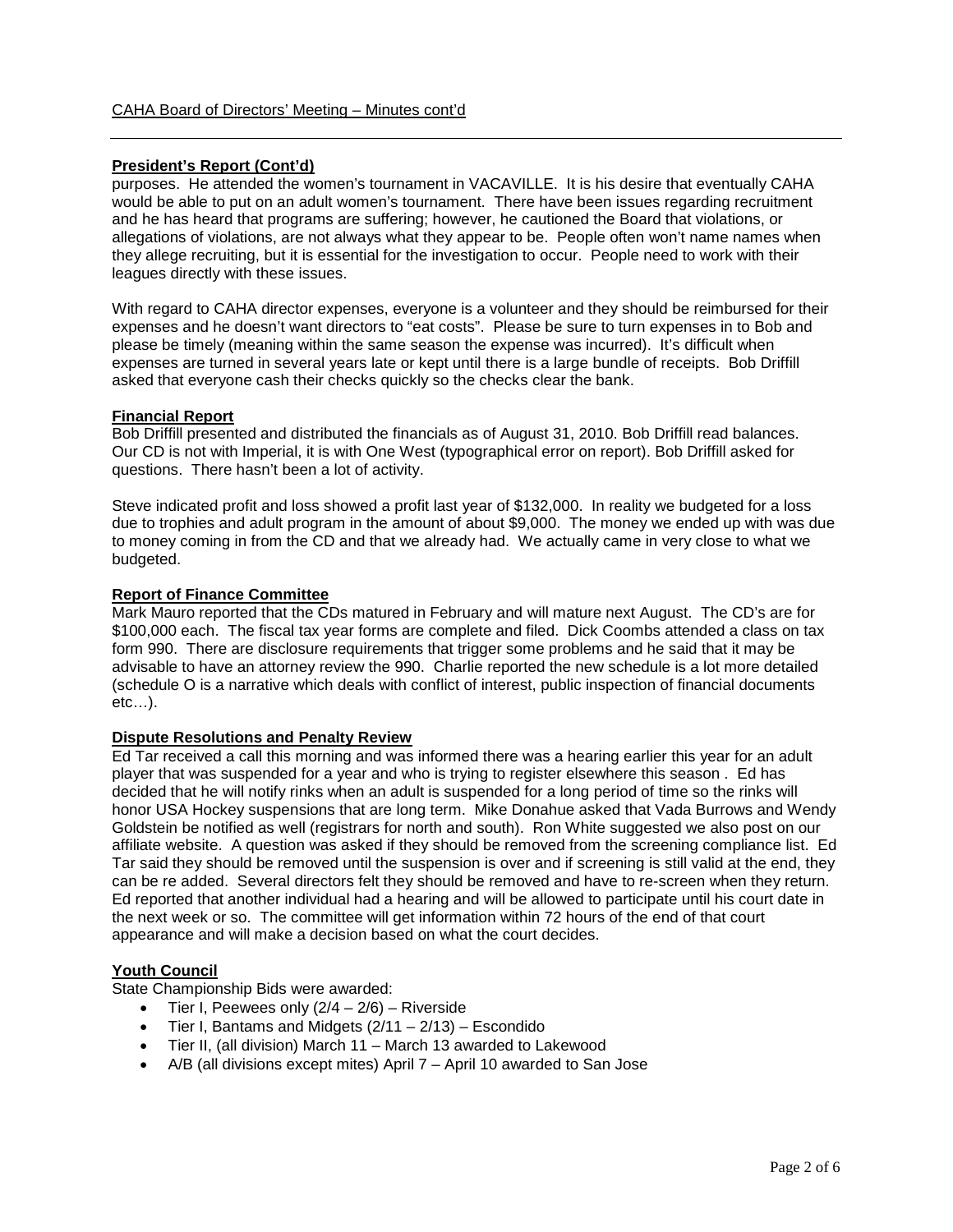# **Youth Council (Cont'd)**

## *Team Declarations:*

- 1. Tier I
	- Peewee (2 teams) Jr Kings and LAHC
	- Bantam (2 teams) Sharks and LAHC
	- Midget 16 (7 teams) Heat, Gulls, Jr Kings, Sharks, LAHC, Stars, OCHC
	- Midget 18 (6 teams) Jr Kings, LAHC, OCHC, Sharks, Stars, Titans
- 2. Tier II
- Peewee (15 teams) Ducks, Jr Kings, LAHC, Stars, OCHC, Wave, Wildcats, Thunder, Cougars 1, Cougars II, Sharks, Blackhawks, Tri-Valey, Heat, Jr. Kings
- Bantam (15 teams) Gulls, Jr Kings, LAHC I, LAHC II, OCHC 1, OCHC 2,
- Midget (.......) Therese stated she would have these e-mailed to us from the Tier II commissioner.

Youth Council had a request for a PDR waiver from the Jr. Kings for an 18AA player. This is similar to the Ducks request last year. This player played exclusively for the Jr. Kings for 6 years and didn't play last year due to an injury. He is returning and would be their needed PDR for this team. Youth Council unanimously voted to recommend approval of waiver. Ron White moved to approve the request for a PDR waiver. (motion **SECONDED and PASSED)**

Last year the Youth Council discussed rule 7.12 which was modified this past season. The Jr. Sharks had an 18AAA player who played and was never rostered. This was due to a registrar error. The rule says the "coach may be fined or suspended". In keeping with past practice the youth council decided to suspend the coach for 1 game. Turi Daniels reported that she did get the supplemental roster prior to the game which the youth council did not know. Laura Ryan was not in attendance, but clearly had not received the roster. The player played on 9/3 and Turi is verifying that it was received prior. We will send a letter to the coach because he clearly didn't have a roster with the players name on it, but he will not be suspended.

Ed Tar asked the status of the release request from a parent on the Jr. Kings 18AAA team. The league will not grant the appeal of the financial release request. This appears to be a contractual dispute between the family and the club and the appeal does not seem to have merit.

## **High School Commissioner Report**

John Hamer is just getting started with High School for the State Level. He wasn't aware the J Serra team was playing with the league as a Ducks team which means they will get all their games in. We need to notify USA Hockey that we intend to participate in the National Championship by November 15<sup>th</sup>. We appear to have three-(3) pure teams (all players are from the same school) in Norcal and two-(2) teams in Southern California. Norcal has started to affiliate more closely with the High school league that is run out of San Jose. Suspensions in High School leagues are being honored in Norcal league and vice versa. Teams that are interested in Nationals will be getting information on requirements. Dual rostering has an exception for High School players. Bensonville in March (Nationals) should have a CA team! Steve would like to have a meeting for all the high school teams so everyone knows the 10-5 playing rule requirement and what the other requirements are. He would like a playdown weekend to select which team will represent CA at Nationals. Please let John know if you are aware of any teams that crop up. Steve is unsure whether residency is the requirement for the prep high school team. Pure teams are comprised of kids who live exclusively within the boundary of their school. The exception for the pure teams is home schooled kids. They can be on the team if their "home" school would be the team they are rostered on.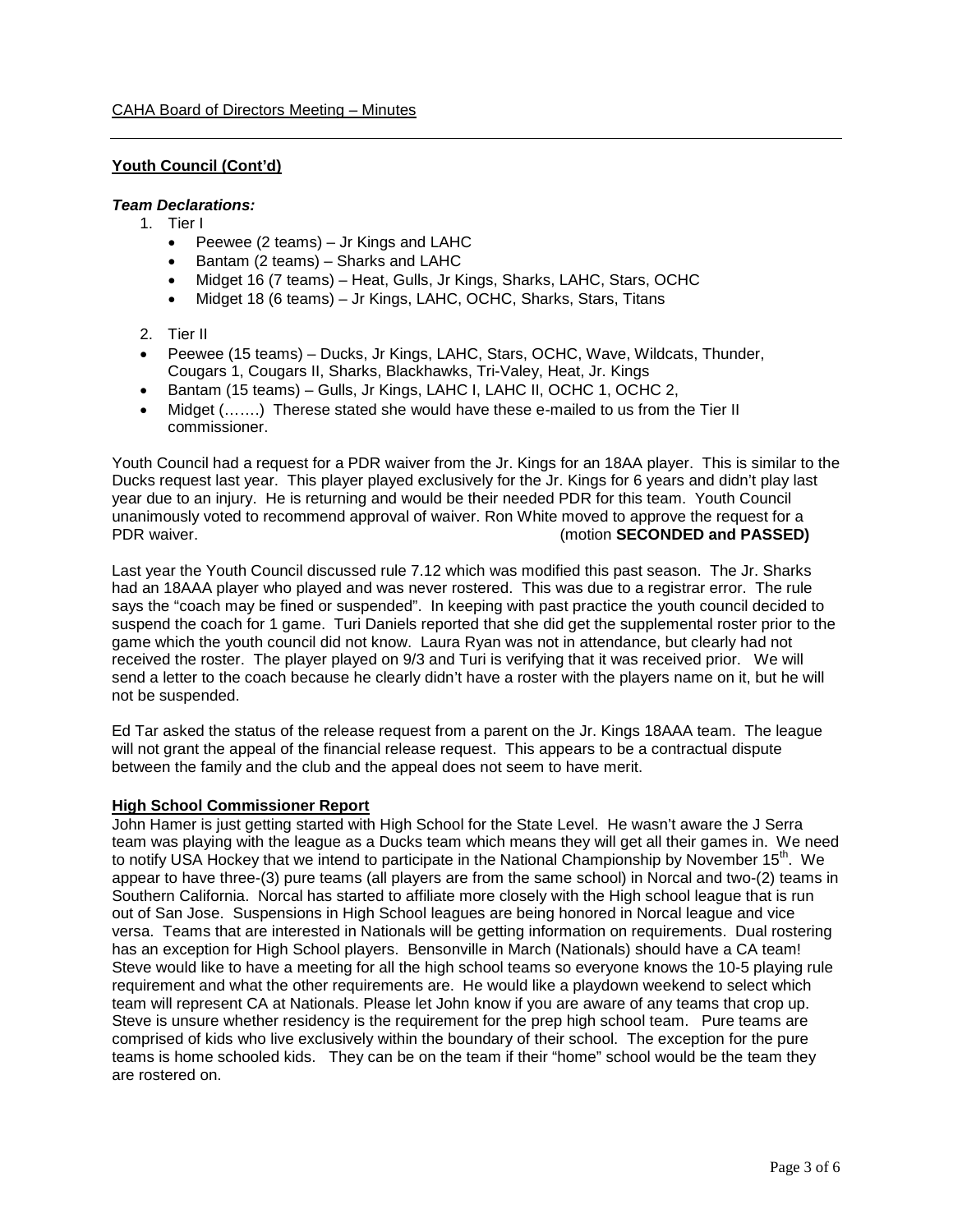# **Adult Committee**

Tyler Shaffar reported that the adult tournament is scheduled for April 29-May 1, 2011. Tyler would like to work on getting more SoCal teams. The application will go up on the website around October 1<sup>st</sup>. They will work on perpetual trophies and what should be handed out.

#### **Girls'/Women's Report**

Bridget Hopkinson reported that she has been in contact with all the girls/women's teams that she is aware of. She is trying to follow the boys' rules and will require schedules and rosters. She has sent out declaration forms which are due October 1st. She is still getting rosters and supplementals. Annie Pankowski from the Lady Ducks made the USA Hockey National team and that was a huge accomplishment and is applauded.

Steve said they've made some changes since girls/women's now falls under youth council. We are looking for some uniformity between the boys and girls teams. It will be a slow change to get everyone on board so the teams understand what is now required. With that in mind he explained that last year they started a girls/women's commissioner to have a second set of eyes to answer to Youth Council Chair and to create a hierarchy. This year, the difference will be that we will not have a girl's commissioner. Bridget Hopkinson does not have a girls' team at LAHC so we will opt out of having a girls/women's commissioner until we make all the changes this year. We will likely add the commissioner back next season.

Dick Coombs reminded everyone that Anaheim and San Jose will host some of the girls National Tournament.

## **Screening**

Wendy Goldstein reported that there is a problem with people using old instructions for screening. The correct instructions have been on the website for 2 years now so it's unclear where they are getting them. Wendy asked that everyone make sure they are using current instructions. This causes a routing problem as well as missing information. Charlie Fuertsch thinks at least 50 went to him in error in the last month. Steve asked that Bob and Lance send something out to the leagues reminded them to use correct instructions for screening.

Steve reminded everyone that screening is mandatory in this affiliate. Regarding locker room attendees, California mandates that those attendees be screened, however, you do not have to be registered by USA Hockey.

### **Membership Services**

Mike Donahue reported that the CAHA application renewal forms are out and due next Wednesday. He is trying to reconstruct records. He has gotten some questions about why these records are being requested and wanted to emphasize that he is only asking the form be submitted by Sept 15, but will give grace on the documents that are being requested. He is really looking to hear from everyone by next week. Bridget asked where documents from the past went. It appears to be a lot of information that disappeared at some point. As clubs apply for membership these documents need to be submitted, which means that they existed at some point. Charlie says these things were in storage and were destroyed at some point and he doesn't know where the old documents would be. It is likely that this information has not been requested in many years. Turi Daniels believes Rosemary Voulelikas may have prior documents (Rosemary is not in attendance today).

#### **Director of Referee's Report**

Mark Mauro reported that screening reminders were sent to the officials' organizations that their officials may need to be rescreened by 9/1 if they are on that rotation (3 year screening). There are also officials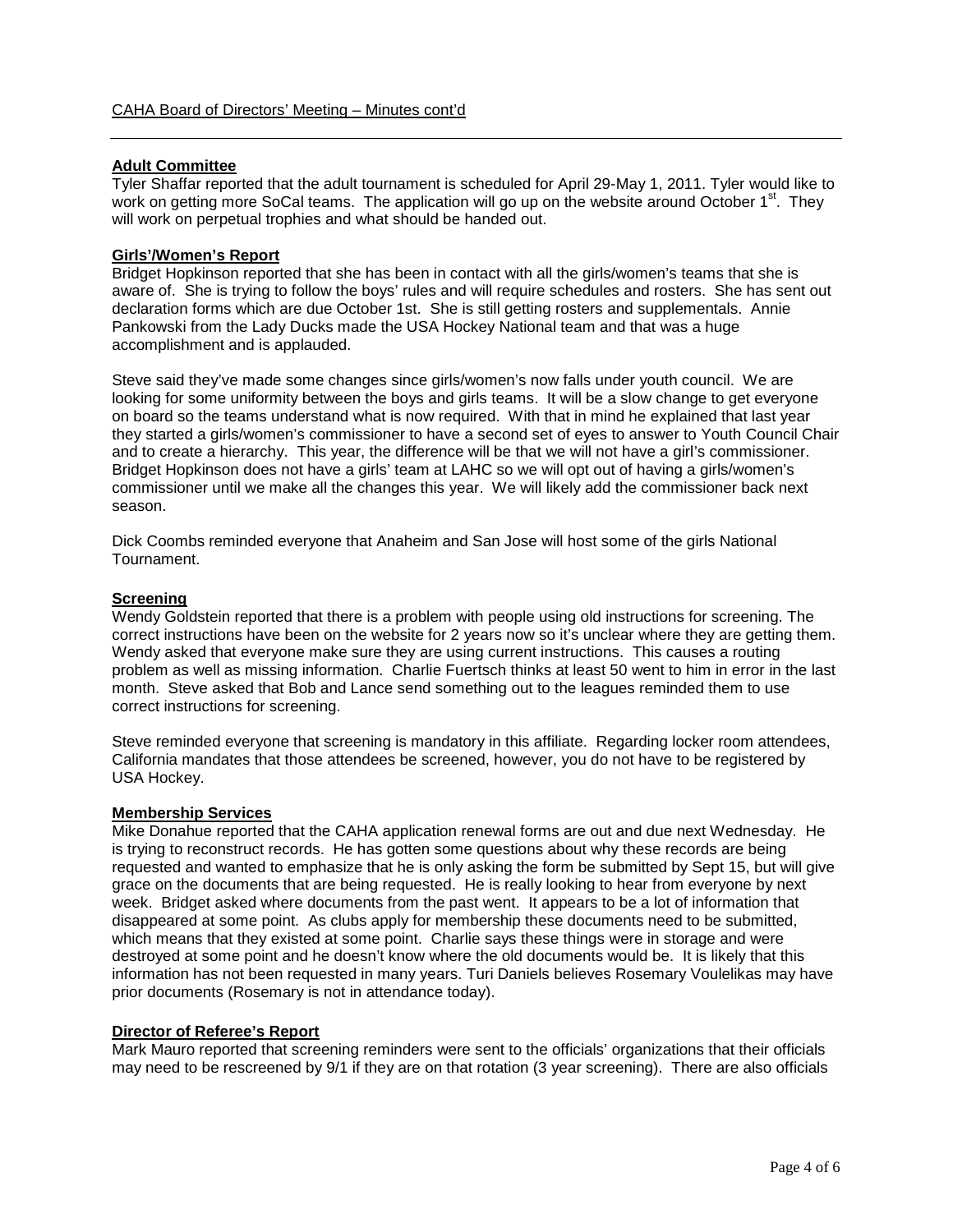#### **Director of Referee's Report (Cont'd)**

who turn 18 and they need to screen. It appears the associations are doing a good job with those notifications.

In the past, Mark has coordinated with schedulers in San Diego, LAHOA, and Norcal and he is anxious to begin working on the State Tournaments.

Ed Tar asked that Mark work with the officials organizations to ensure they file complete and appropriate reports when there is a match penalty. It was advised that Mark send a letter out to the organizations reminding them of proper handling of match reports.

Ed wondered if he's on the distribution for the match reports. He has now been added to the distribution for IHONC/NORCAL so he should be getting all the match reports for both adults and youth. Jon Gustafson voiced concern that refereeing needs to improve and that perhaps the State should look at helping to get the referees better in order to improve the game for our players. Steve Laing directed Mark to attend meetings of the officials' organizations in order to begin the conversation about improving their product. Also, the invitation should be extended for the referee association presidents to come to the CAHA meeting so we may begin to work together.

A lengthy discussion was held regarding officiating within the state. Jon Gustafson and Ron White have been tasked with bringing this back in November for further discussion and perhaps some recommendations for future action. Mark Mauro will compile our concerns and go back to the officials organizations for response.

Alaska is vetting a program to require coaches to take an abbreviated refereeing seminar.

#### **Junior Hockey in California**

Ron White presented a power point presentation (see attached) because the State of Illinois has generated legislation at USA Hockey with respect to Juniors which caused USA Hockey to tell them they couldn't roster certain birth years for juniors and it has caused a major issue with regard to Junior rules/regulations. There are 13 sanctioned leagues for juniors. All junior leagues are governed by the junior council at USA Hockey. The membership is about 22 or 23 teams. The goal of juniors is to move players on to college or professional hockey. This issue between the junior and youth council is in regards to which birth years are eligible to play juniors. A committee has been set up to handle this issue.

#### **Coach in Chief**

Chris Carcerano is working on verifying coaching certification. Wendy Goldstein and Nancy Hodge also work on this. He is working with Nancy so they don't duplicate the effort. He would like to make it automated so that CyberSport will feed into his program so it generates a compliance report. He is asking that Lance Burrow and Bob Doherty ask for preliminary rosters from each club be sent to him so he can begin that process. Supplementals should be sent to him only when it relates to coaches.

#### **Helmet Policy**

Steve Laing reported that everyone should know that helmets are required to be worn by coaches and it has been brought to his attention that during select camp weekend the coaches did not follow the rules. Steve read a proposed policy to the Board of Directors that he intends to send to the leagues for mass distribution. He will also send it out to all other contacts. Discussion followed regarding the sanctions he proposed in this statement.

Regarding the locker room attendant rule….it was brought up that there is the same frustration with rinks/clubs not following this rule and the potential liability that arises from this problem. A question was asked about what to do in terms of monitoring. It is impossible to have someone present from the club to monitor compliance at all times. Should we penalize the association instead of the coach directly?